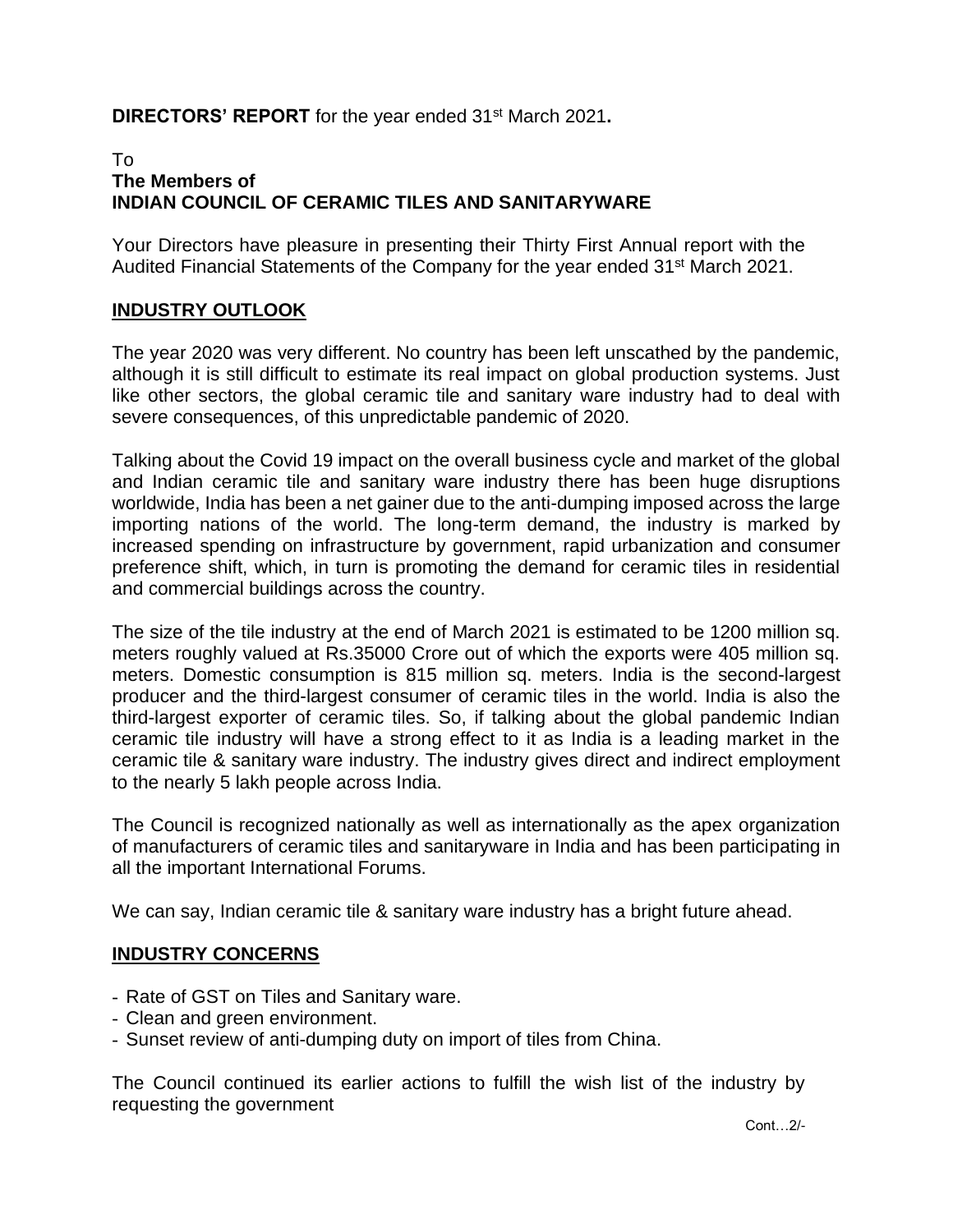- ❖ to consider the lowering, the GST from the current 18% to 12% thus making the product cheaper and more affordable in line with the nations dream to have housing for all.
- ❖ ICCTAS standing by its commitment for clean and green environment defended the order of Hon'ble Green Tribunal prohibiting the use of coal gasifiers which was challenged firstly before the Gujarat High Court and then Supreme Court of India.
- ❖ To promote Indian exports, the council have also requested the government to relook at the various trade agreements with neighboring nations.

# **MEMBERSHIP**

Sparten Granito Pvt. Ltd. was enrolled as new member of the Council. The total number of Council Members as on 31<sup>st</sup> March 2021 stands at 30.

#### **EXTRACT OF ANNUAL RETURN**

The extract of annual return, in Form MGT-9 for the Financial Year 2020-21 has been enclosed with this report as Annexure-I.

### **NUMBER OF BOARD MEETING**

Four meetings of the Board were held during the financial year 2020-21  $-5$ <sup>th</sup> June 2020, 7<sup>th</sup> September 2020, 16<sup>th</sup> October 2020 and 16<sup>th</sup> January 2021.

# **CONSERVATION OF ENERGY, TECHNOLOGY, ABSORPTION, FOREIGN EXCHANGE EARNING AND OUTGO**

The activities of the Company consist of assisting the cause of its Members for promotion of Ceramic Tiles and Sanitaryware and to serve the interest of its Members. The Company is not engaged in any manufacturing or other business activity requiring any reporting on conservation of energy and technology absorption. The Company has not incurred any expenditure in foreign currency during the year under review.

# **DIRECTORS**

The following are the Directors on the Board as on 31<sup>st</sup> March 2021.

- 1. Mr. Abhishek Somany
- 2. Mr. Anil Kumar Beejawat
- 3. Mr. Ashok Kajaria
- 4. Mr. Chetan Kajaria
- 5. Mr. Harjivanbhai Ghodasara
- 6. Mr. Kamleshkumar Bhagubhai Patel
- 7. Mr. Manish Savsani
- 8. Mr. Mansukhbhai Kaila
- 9. Mr. P. N. Trivedi
- 10.Mr. Rajnish Sacheti
- 11.Mr. Sarat Kumar Chandak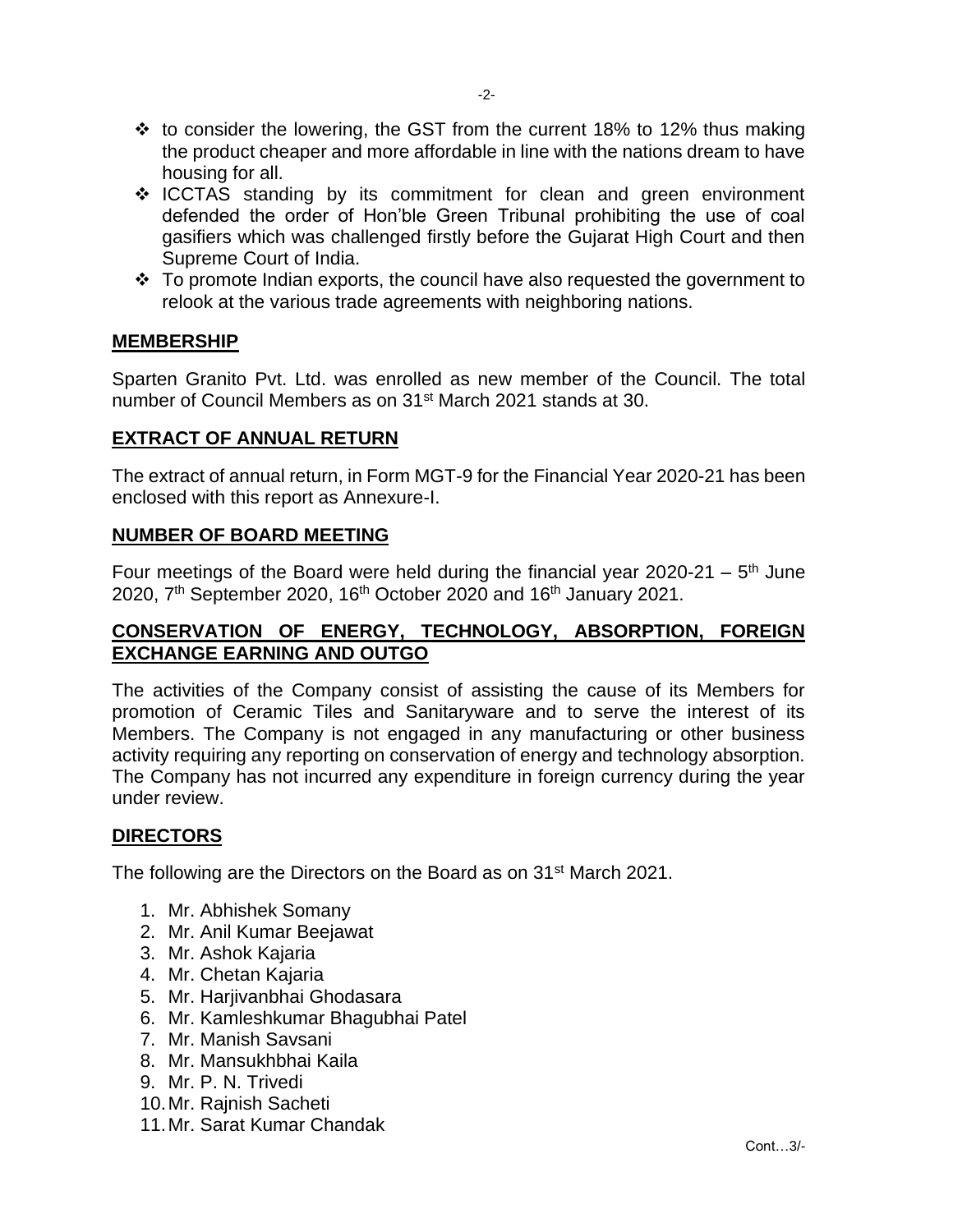In terms of Article 25 of Articles of Association of the company, the following Directors will retire by rotation on Annual General Meeting.

- 1. Mr. P N. Trivedi
- 2. Mr. Chetan Kajaria
- 3. Mr. Anil Kumar Beejawat
- 4. Mr. Mansukhbhai Kaila

The retiring Directors are eligible for re-appointment.

# **MATERIAL DISCLOSURE OF THE DEVELOPMENT AFTER YEAR ENDING 31ST MARCH 2021 TILL THE SIGNING OF THIS DIRECTOR'S REPORT**

One of our members Silica Ceramica Pvt. Ltd. has been amalgamated with Prism Johnson Ltd., which had been duly approved by the Hon'ble National Company Law Tribunal vide its order dt.28.04.2021. The amalgamation stands completed on 11.05.2021.

On amalgamation Silica Ceramica Pvt. Ltd. Stands dissolved, hence it has ceased to be member of ICCTAS.

On cessation of Silica Ceramica Pvt. Ltd. as a member of ICCTAS Mr. Rajnish Sacheti representing the company on the Board of ICCTAS also cease to be Director.

# **DIRECTORS' RESPONSIBILITY STATEMENT**

Pursuant to the requirement under Section 134(5) of the Companies Act, 2013, with respect to the Directors' Responsibility Statement, it is hereby confirmed:

- i. That in the presentation of the accounts for the financial year ended on  $31<sup>st</sup>$ March 2021, the applicable accounting standards have been followed along with proper explanation relating to materials departures;
- ii. That the Directors have selected such accounting policies and applied them consistently and made judgments and estimates that were reasonable and prudent so as to give true and fair view of the state of affairs of the Company at the end of the financial year and excess of expenditure over income of the Company for the year under review;
- iii. That the Directors have taken proper and sufficient care for the maintenance of adequate accounting records in accordance with the provisions of the Companies Act, 2013 for safeguarding the assets of the Company and for preventing and detecting fraud and other irregularities;
- iv. That the Directors have prepared the accounts for the financial year ended on 31<sup>st</sup> March, 2021 on a going concern basis.
- v. The Directors have devised proper systems to ensure compliance with the provisions of all applicable laws and that such systems are adequate and operating effectively.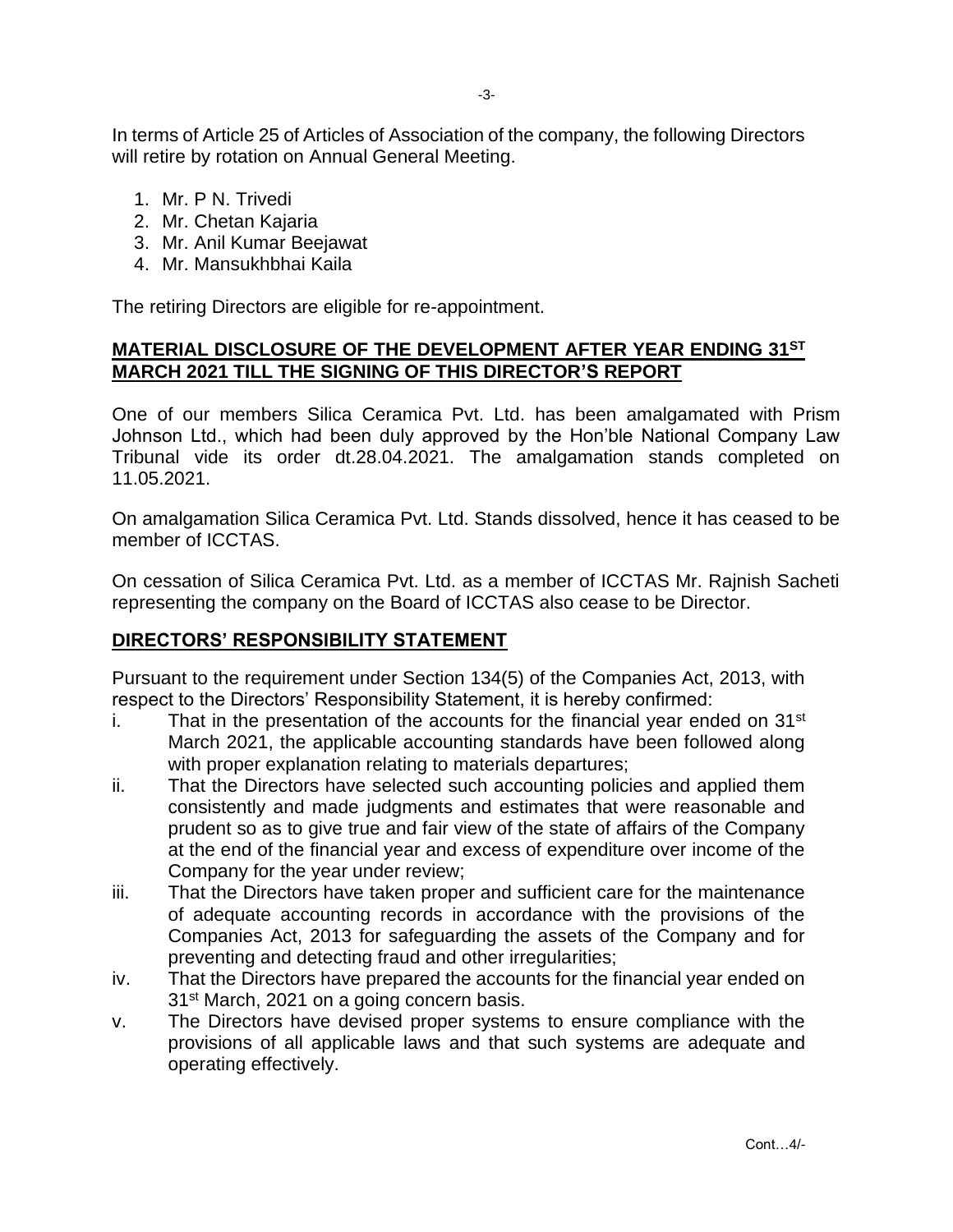# **AUDITORS**

M/s. Grover & Associates, Chartered Accountants retire with the conclusion of ensuing Annual General Meeting and are eligible for re-appointment. The Company has received a letter from them to the effect that their appointment, if made, will be within the limit prescribed under Section 139 of the Companies Act, 2013 and that they are not disqualified for such appointment within the meaning of Section 141 of the Companies Act 2013.

The comments in the Annual Report read with the Notes on Accounts referred to in the Auditors' Report are self-explanatory and therefore do not call for any further comments.

### **INTERNAL CONTROL SYSTEM**

The Company has wide ranging established systems of internal financial controls to adequately ensure that the financial and other records maintained are accurate, effective and are reliable for preparing Financial Statements.

### **PARTICULARS OF LOANS & GUARANTEES GIVEN AND INVESTMENTS MADE**

The Company has not given any loan or made investment or given guarantee under Section 186 of the Companies Act, 2013 during the year under review

# **PARTICULARS OF CONTRACTS OR ARRANGMENTS WITH RELATED PARTIES**

There are no contracts or arrangements with related parties by the company.

## **MATERIAL CHANGES AFFECTING THE FINANCIAL POSITION OF THE COMPANY**

There are no material changes and commitments in the operation of the Company from the Financial Year ended 31<sup>st</sup> March 2021 to the date of signing of the Director's Report.

There are no significant and material orders passed by the Regulators and Courts that would impact the going concern status of the Company and its future operations.

#### **For and on behalf of the Board of Directors**

 **-sd-Abhishek Somany Chairman** Place: New Delhi Dated: 31.08.2021